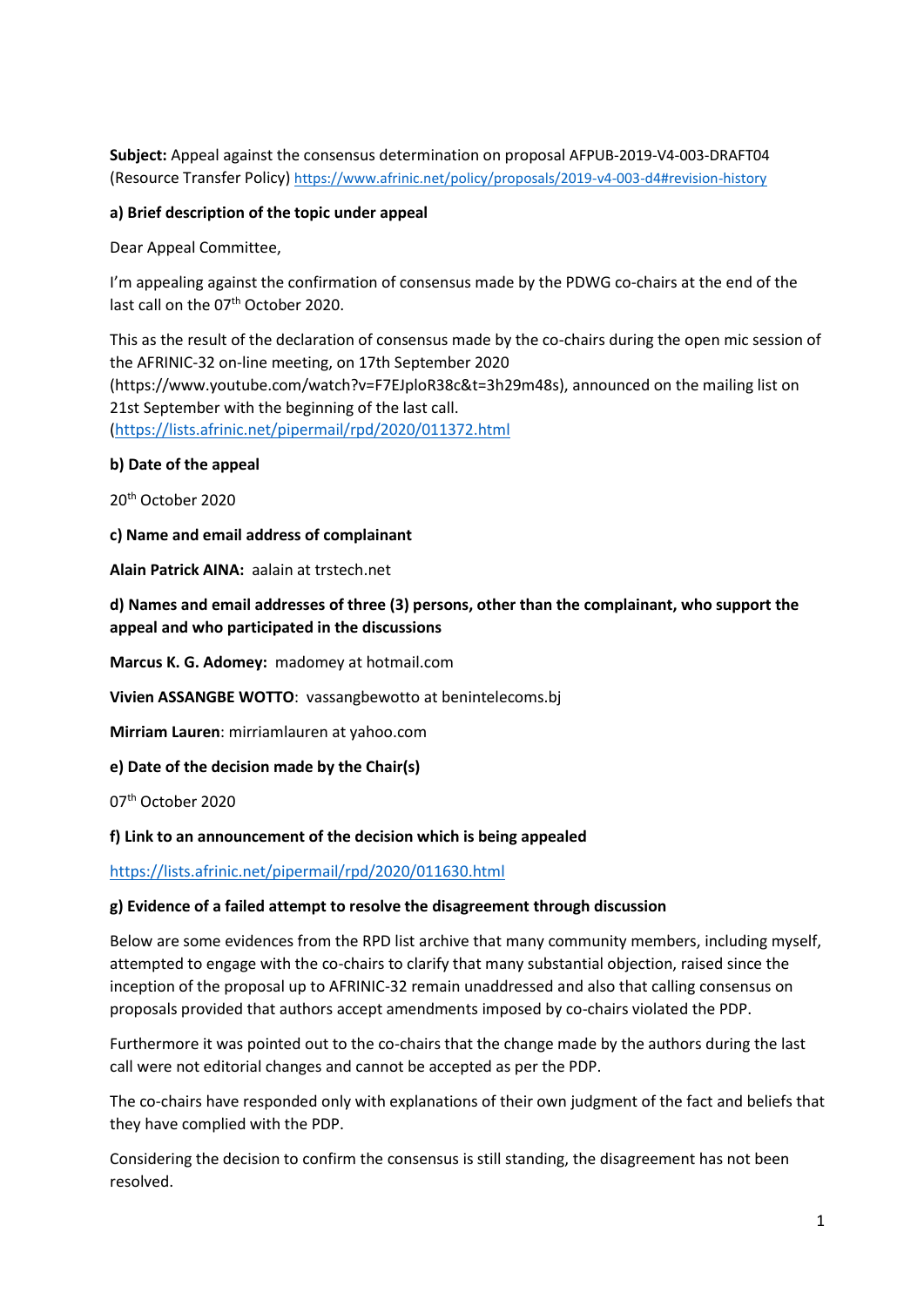#### **Community members**

Fernando Frediani fhfrediani at gmail.com Mon Sep 21 01:14:21 UTC 2020 <https://lists.afrinic.net/pipermail/rpd/2020/011373.html> Mon Sep 21 15:23:30 UTC 2020 <https://lists.afrinic.net/pipermail/rpd/2020/011393.html>

Submission by Gregroire EHOUMI on behalf of the authors of the AFRINIC resource transfer policy proposal, including myself.

Mon Sep 21 16:30:38 UTC 2020 <https://lists.afrinic.net/pipermail/rpd/2020/011396.html>

Fernando Frediani fhfrediani at gmail.com Tue Sep 22 01:16:23 UTC 2020 <https://lists.afrinic.net/pipermail/rpd/2020/011397.html>

Arnaud Amelina amelnaud at gmail.com

Tue Sep 22 06:26:41 UTC 2020

<https://lists.afrinic.net/pipermail/rpd/2020/011400.html>

Marcus K. G. Adomey - madomey at hotmail.com

Wed Sep 23 13:21:02 UTC 2020

<https://lists.afrinic.net/pipermail/rpd/2020/011431.html>

#### Alain Patrick AINA aalain at trstech.net

Wed Sep 23 16:38:37 UTC 2020 <https://lists.afrinic.net/pipermail/rpd/2020/011436.html>

Mirriam mirriamlauren at yahoo.com

Thu Sep 24 10:12:12 UTC 2020 <https://lists.afrinic.net/pipermail/rpd/2020/011448.html>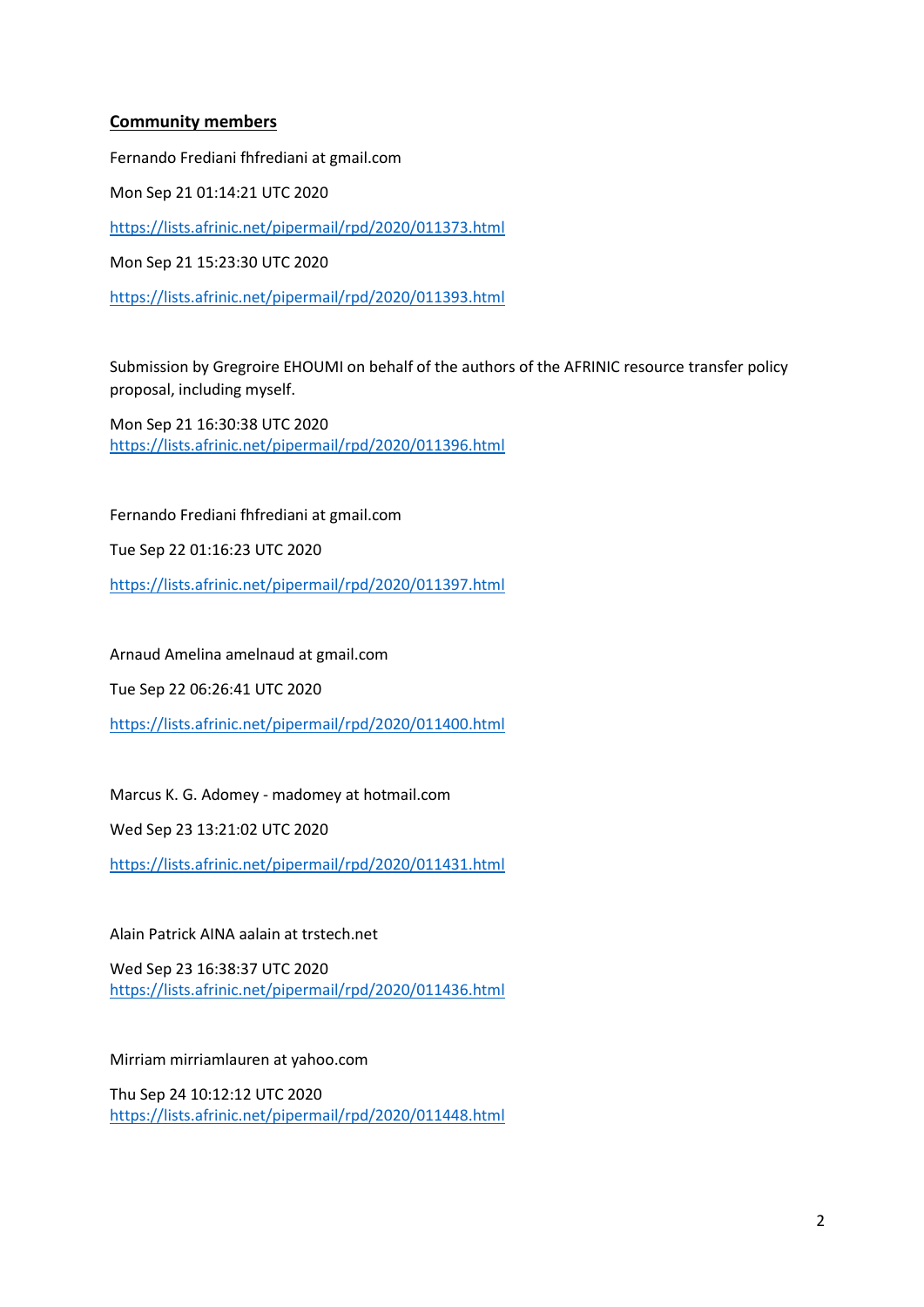Noah noah at neo.co.tz

Fri Sep 25 09:27:48 UTC 2020

<https://lists.afrinic.net/pipermail/rpd/2020/011456.html>

Darwin Costa dc at darwincosta.com Fri Sep 25 11:53:43 UTC 2020 <https://lists.afrinic.net/pipermail/rpd/2020/011460.html>

Marcus K. G. Adomey - madomey at hotmail.com Tue Sep 29 08:33:15 UTC 2020 <https://lists.afrinic.net/pipermail/rpd/2020/011526.html>

Arnaud Amelina amelnaud at gmail.com Tue Oct 6 17:33:47 UTC 2020 <https://lists.afrinic.net/pipermail/rpd/2020/011616.html>

Noah noah at neo.co.tz

Thu Oct 8 20:24:21 UTC 2020

<https://lists.afrinic.net/pipermail/rpd/2020/011673.html>

Jordi Palet Martinez jordi.palet at consulintel.es

Thu Oct 8 07:42:51 UTC 2020

<https://lists.afrinic.net/pipermail/rpd/2020/011634.html>

Sami Ait Ali Oulahcen sami at marwan.ma Thu Oct 8 12:08:24 UTC 2020 <https://lists.afrinic.net/pipermail/rpd/2020/011641.html>

Caleb Olumuyiwa Ogundele muyiwacaleb at gmail.com

Thu Oct 8 13:12:59 UTC 2020

<https://lists.afrinic.net/pipermail/rpd/2020/011645.html>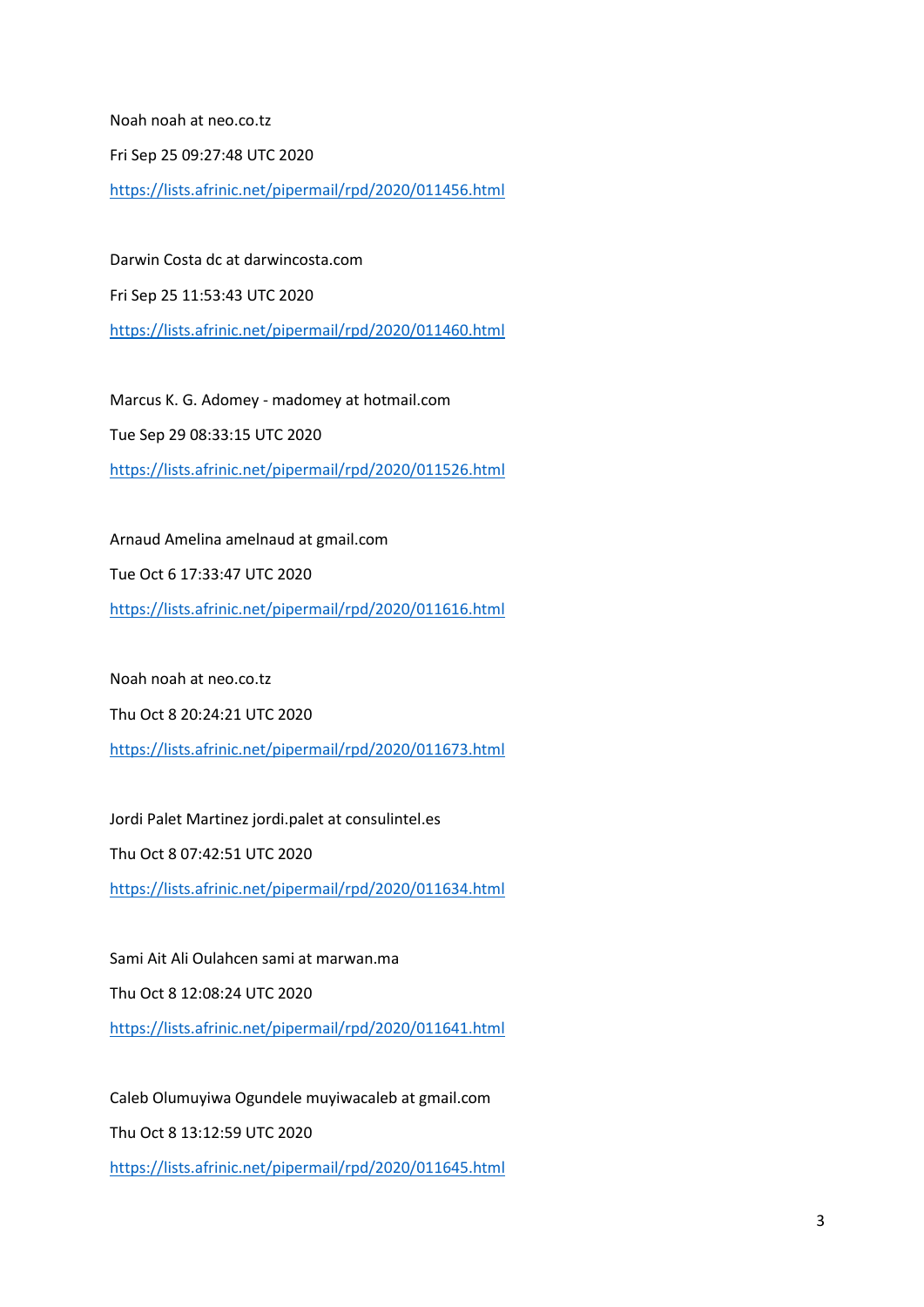#### Alain Patrick AINA aalain at trstech.net

Thu Oct 8 12:31:49 UTC 2020 <https://lists.afrinic.net/pipermail/rpd/2020/011642.html>

Alain Patrick AINA aalain at trstech.net

Fri Oct 9 04:44:30 UTC 2020 <https://lists.afrinic.net/pipermail/rpd/2020/011689.html>

#### Frank Habicht geier at geier.ne.tz

Fri Oct 9 05:11:02 UTC 2020 <https://lists.afrinic.net/pipermail/rpd/2020/011691.html>

#### Grégoire EHOUMI gregoire.ehoumi at yahoo.fr

Fri Oct 9 05:18:00 UTC 2020 <https://lists.afrinic.net/pipermail/rpd/2020/011692.html>

Vivien ASSANGBE WOTTO vassangbewotto at benintelecoms.bj

Wed Oct 14 17:49:03 UTC 2020 <https://lists.afrinic.net/pipermail/rpd/2020/011752.html>

#### Mirriam mirriamlauren at yahoo.com

Fri Oct 16 18:35:06 UTC 2020 <https://lists.afrinic.net/pipermail/rpd/2020/011761.html>

#### **Co-chairs responses**

<https://lists.afrinic.net/pipermail/rpd/2020/011415.html>

<https://lists.afrinic.net/pipermail/rpd/2020/011687.html>

<https://lists.afrinic.net/pipermail/rpd/2020/011688.html>

#### **h) Detailed description of the grounds for appeal**

My grievances against the decision made by the co-chairs are of several types:

- Non-compliance with the PDP concerning the administration of the working group
- Usurpation of prerogative
- Non-compliance with best practices relating to the management of working group documents
- Non-compliance with the principles that support the determination of consensus

Also, co-chairs have been biased and unfair by pushing forward a proposal with many specific issues among three (03) under discussion.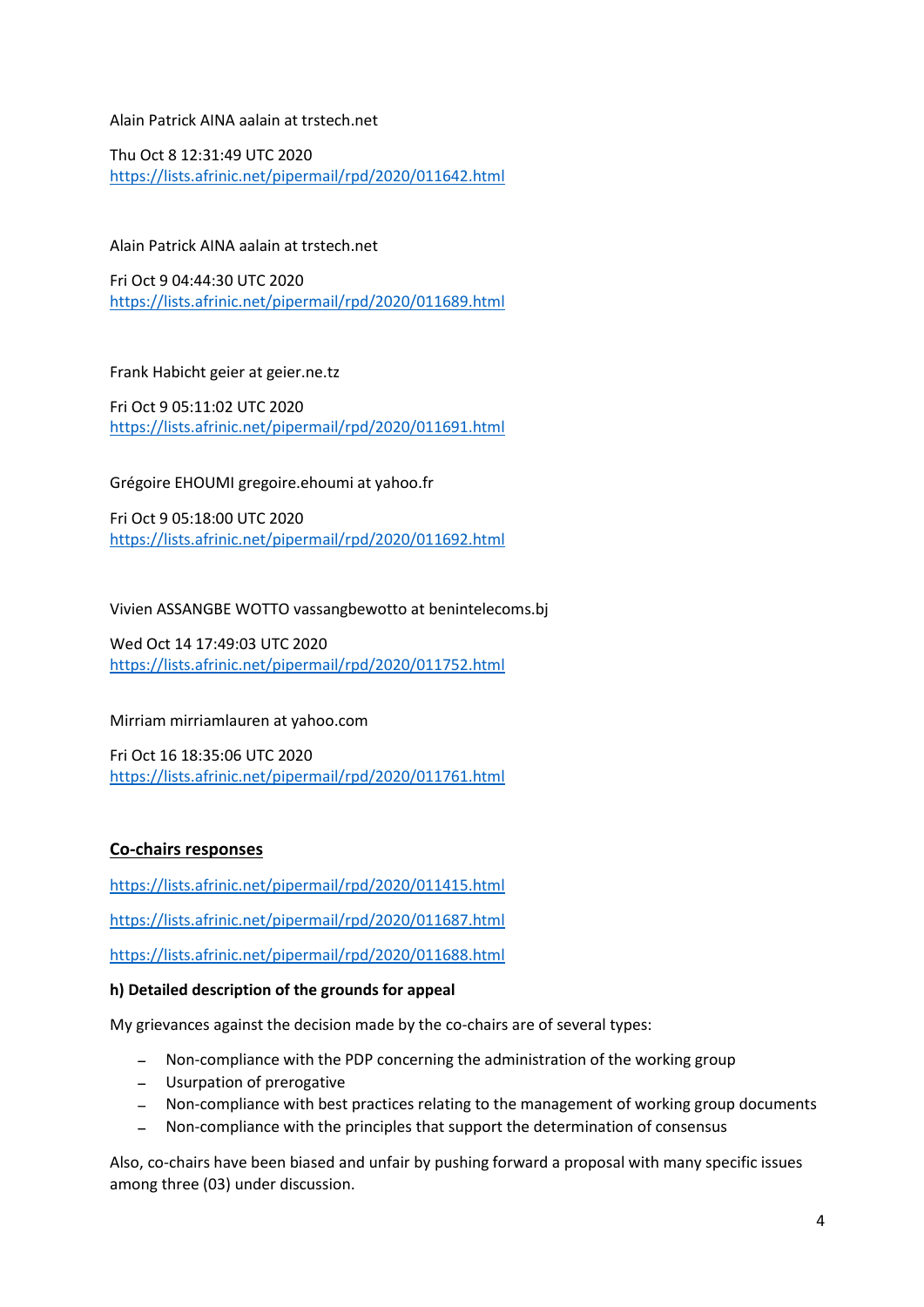I will start with a brief history and presentation of the facts and demonstrate how co-chairs violated the PDP and working group best practices and so erred with their decision to confirm the consensus at the end of the last call.

# The facts

## **Some history about the inter-RIR transfer policy**

The first attempt to get inter-RIR transfer policy, traces back to 2015. The proposal gets withdrawn

[https://www.afrinic.net/library/policies/archive/withdrawn-proposals/1499-number-resources](https://www.afrinic.net/library/policies/archive/withdrawn-proposals/1499-number-resources-transfer-policy)[transfer-policy](https://www.afrinic.net/library/policies/archive/withdrawn-proposals/1499-number-resources-transfer-policy)

This was followed by an initiative to have a transfer policy within the region which has been implemented and is in force

<https://afrinic.net/policy/archive/ipv4-resources-transfer-within-the-afrinic-region-2>

In 2018, another attempt to move forward with an inter-RIR transfer policy, also failed <https://afrinic.net/policy/2018-gen-003-d1>

The author of the 2018 proposal came up with a new proposal called "IPv4 Inter-RIR Resource Transfers (Comprehensive Scope)" in 14 May 2019

## **The proposal aims to align AFRINIC with a market that already exists and in which AFRINIC is lagging behind, which is negative for the region.**

### <https://www.afrinic.net/policy/proposals/2019-v4-002-d1>

Along the discussion, a group of authors submitted a new inter-RIR transfer policy with a different problem statement, called "AFRINIC Number Resources Transfer Policy" in 29 August 2019.

**The proposal aims to considering the limited IPv4 space initially made available to AFRINIC (AFRINIC manages only 7.23 /8s with a very low ratio of IPv4 addresses per Internet user), to allow for unused IPv4 from other regions to move into the AFRINIC service region – this without necessarily depleting AFRINIC's slim amount of IPv4 addresses by transferring space out of the region.**

**It allows transfer of IPv4 and ASNs resources. It restricts transfer of special-purpose resources (reserved resources for IXPs and DNS root ops, Last /8, etc.)**

<https://www.afrinic.net/policy/proposals/2019-gen-002-d1#proposal>

Later on, another group of authors submitted a third policy proposal with another problem statement, called "Resource Transfer Policy (Draft-1)" in 30 October 2019

**The proposal aims to establish an efficient and business-friendly mechanism to allow number resources to be transferred from/to other regions. This proposal outlines a model in which AFRINIC can freely transfer number resources to/from other regions, i.e. RIPE NCC, APNIC, ARIN and LACNIC. This includes both IPv4 addresses and AS numbers.**

## <https://www.afrinic.net/policy/proposals/2019-v4-003-d1>

**Finding 1:**

**The working group ended up with three (03) totally incompatible inter-RIR policy proposals.**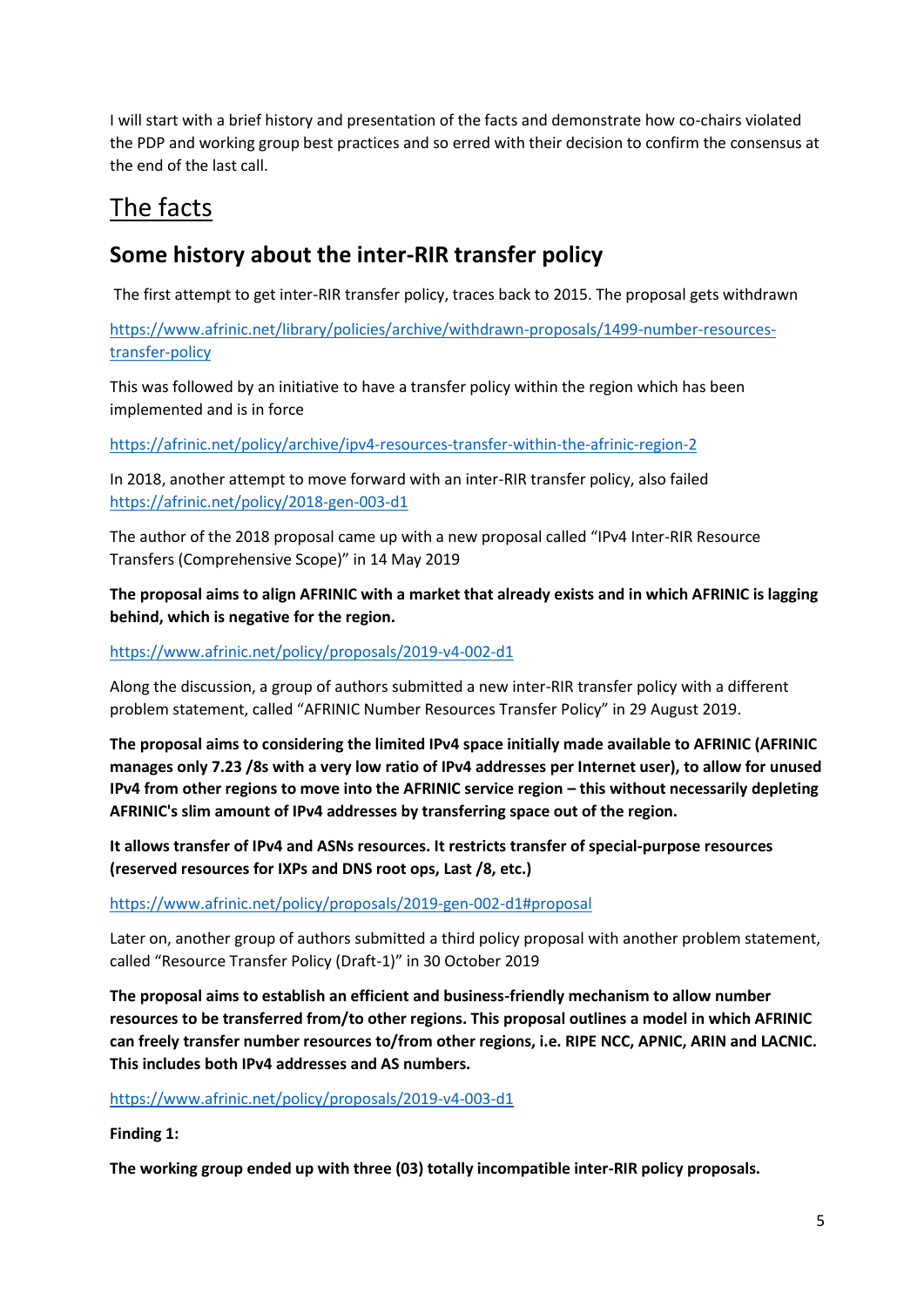## **AFRINIC-31**

The three (03) policy proposals were presented during Afrinic-31 in Luanda.

Based on some concerns and unaddressed objections cataloged in the minutes (https://afrinic.net/ast/afrinic31-ppm-minutes-en.pdf), none of the proposals reached rough consensus. The catalog of concerns raised per proposal gives a clear view of the perception and acceptance of each of the policies.

During the proceedings, and in violation of the PDP (co-chairs have no power to veto a proposal or decide which one goes forward), the co-chairs attempted to get Jordi to drop his proposal and support Taiwo/Anthony proposal and then asked Taiwo/Anthony to drop theirs to support Jordi and both groups refused. The co-chairs then suggested that the two (02) can work together.

The authors of the third policy proposal were excluded from this attempt (https://youtu.be/DF0AFeaNiS0 section 3:07:30 3:11:00)

#### **Finding 2:**

**The co-chairs deliberately decided to favour two (02) proposals against the third one even though the minutes clearly show that these two (02) policy proposals were found with more concerns and objections.**

## **From AFRINIC-31 to AFRINIC-32**

Between the two (02) public policy meetings, nothing was done by the co-chairs:

- To organize working group discussions towards addressing the issue of having three (03) different policy proposals for inter-RIR transfer policy discussion

- To organize working group discussions on addressing the numerous concerns and objections raised

The authors amended the proposal and submitted new versions as we got close to the public policy meeting:

On 12 August 2020 the version 4.0 of the policy proposal IPv4 Inter-RIR Resource Transfers (Comprehensive Scope) was submitted

<https://lists.afrinic.net/pipermail/rpd/2020/010946.html>

On 13 August 2020 the policy proposal Resource Transfer Policy (Draft-2), was submitted

<https://lists.afrinic.net/pipermail/rpd/2020/011025.html>

13 Aug 2020 Version 2: AFPUB-2019-V4-003-DRAFT02

The revision history of this version of the proposal indicates the following amendments.

- Section 5.7.3.1, 5.7.4.1 and 5.7.4.3 have been updated. Some of the amended sections were even more controversial. Some discussions were held on these controversial amendments. See thread <https://lists.afrinic.net/pipermail/rpd/2020/011025.html>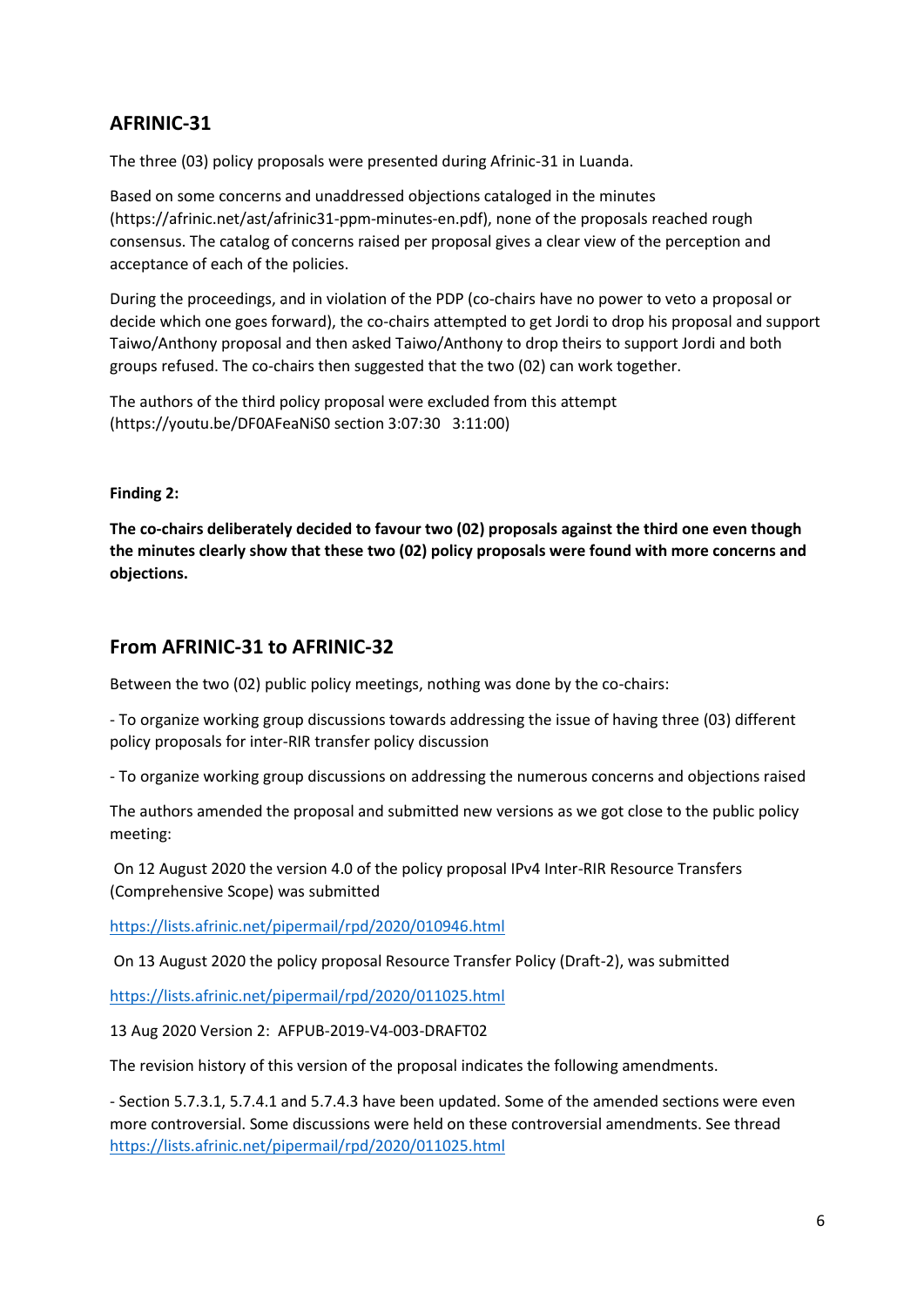Curiously, section 5.7.5 which describes the transfer procedures, has been amended but not listed in the revision history. There were a significant changes to the role and responsibilities of the transferring RIR, which in the new version, no longer approves transfer request and just transfers the resources once notified by the receiving RIR (see below).

Version 1:

5.7.3.1 The source must be the current rightful holder of the IPv4 address resources registered with any RIR, and not be involved in any dispute as to the status of those resources.

----------------

Version 2:

5.7.3.1 The source must be the current rights holder of the IPv4 address resources registered with any RIR and shall be in compliance with the policies of the receiving RIR.

Version 1:

5.7.4.1 The transfer does not require approval from AFRINIC. It shall be approved as long as two (02) parties are on mutual agreement to transfer. This policy is based on no need basis. However, if a transfer happens between AFRINIC and a region where needs basis is imposed, a plan must be submitted to AFRINIC which includes a brief illustration of the use of 50% of the transferred resources in the coming 10 years.

To improve efficiency of transfer, the transfer request shall be standardized by the sender filling in a template.

-------------------------

Version 2:

5.7.4.1 A transfer from another RIR to AFRINIC requires a need-based evaluation. AFRINIC must approve the recipient's need for the IPv4 number resources. In order for an organization to qualify for receiving a transfer, it must first go through the process of justifying its IPv4 resource needs before AFRINIC. That is to say, the organization must justify and demonstrate before AFRINIC its initial/additional allocation/assignment usage, as applicable, according to the policies in force.

A transfer from AFRINIC to another RIR must follow the policy of the receiving RIR

Version 1: -NONE

-------------------------------

Version 2:

5.7.4.3 Transferred IPv4 legacy resources will no longer be regarded as legacy resources.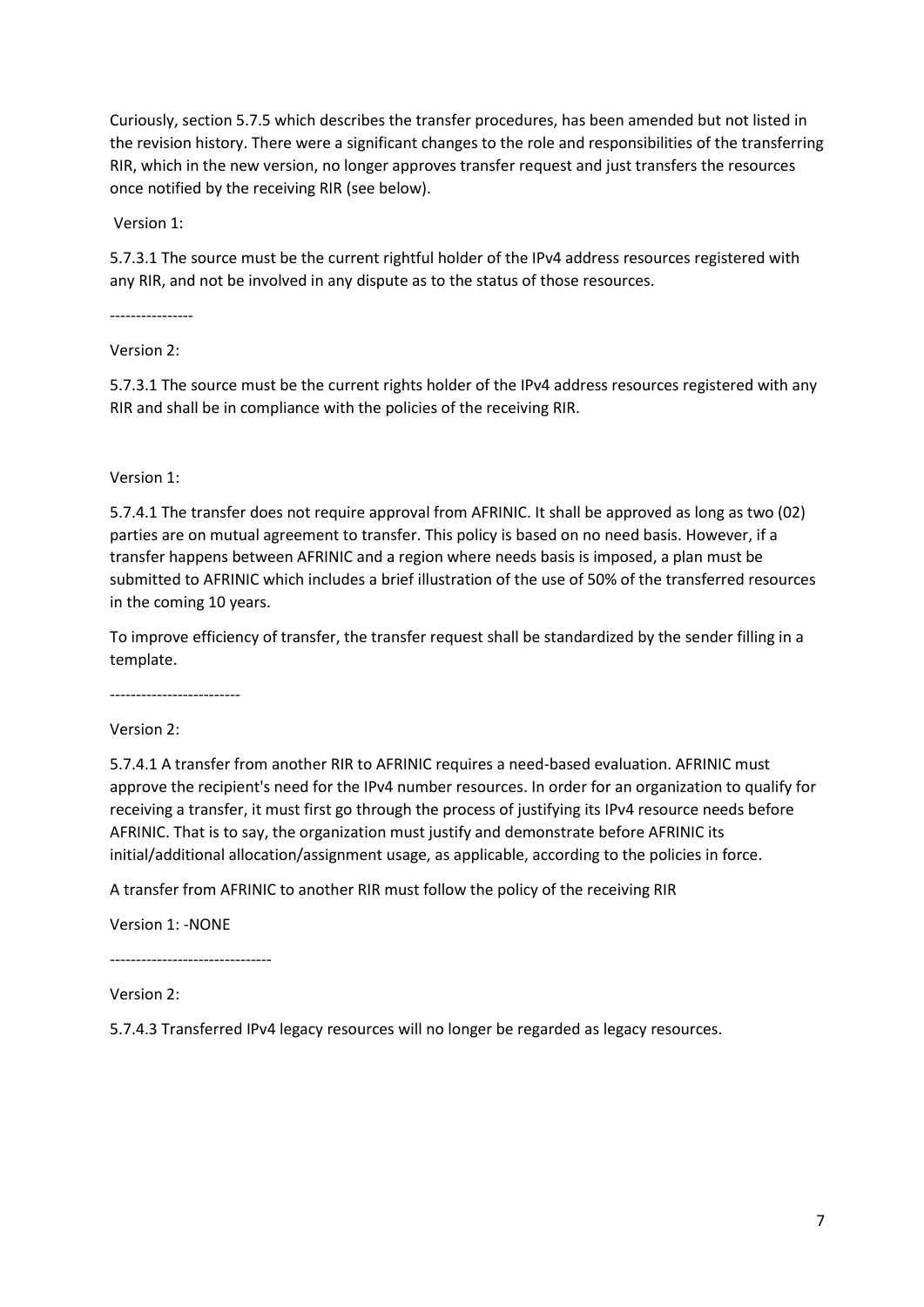Version 1:

5.7.5 Procedure of the resource transfer

5.7.5.1 The transferring party who holds the resources can initiate a transfer request between itself and an external party. If the two (02) parties agree, the transferring party will send a request to the RIR with which the resources are registered, using a standard template and submit an official agreement of resource transfer to the involved RIR(s). The transfer shall be in compliance with the policies of the transferring RIR.

5.7.5.2 After the transferring RIR has reviewed the application and deemed that it is appropriate to proceed with the transfer, it shall notify the receiving RIR, the transferring party and the recipient.

5.7.5.3 When the receiving RIR approves the transfer, the resources will be transferred to the recipient.

----------------------------

Version 2: (have been updated and not declared in the revision history)

5.7.5 Procedure of the resource transfer

5.7.5.1 The transferring party who holds the resources can initiate a transfer request between itself and an external party. If the two (02) parties agree, the transferring party will send a request to the receiving RIR, using a standard template and submit an official agreement of resource transfer to the involved RIR(s). The transfer shall be in compliance with the policies of the receiving RIR.

5.7.5.2 After the receiving RIR approves the transfer, it will notify the transferring RIR, the transferring party and the recipient. The resources will be transferred to the recipient.

5.7.5.3 When the receiving RIR approves the transfer, the resources will be transferred to the recipient.

#### **Finding 3:**

**Co-chairs failed to lead the working group discussions toward adopting a consensual proposal from the three (03) different proposals under discussion and left it to the authors to select among the objections raised, those they addressed through the amended version of their proposal.**

**Due diligence was not done in asserting the integrity of amended document with some changes not being reflected in revision history.**

## **During AFRINIC-32**

As per the agenda, the three (03) policy proposals were presented, followed by staff impact assessment with very limited discussions due to time constraint.

Surprisingly, the co-chairs during the open mic, in the rendering on their decisions, declared that "AFRINIC Number Resources Transfer Policy" and "IPv4 Inter-RIR Resource Transfers Comprehensive Scope" did not reach consensus and that if the authors of the "Resource Transfer Policy Proposal", accept to amend certain sections of their proposal, it will reach consensus and go into last call.

[\(https://www.youtube.com/watch?v=F7EJploR38c&t=3h29m48s\)](https://www.youtube.com/watch?v=F7EJploR38c&t=3h29m48s)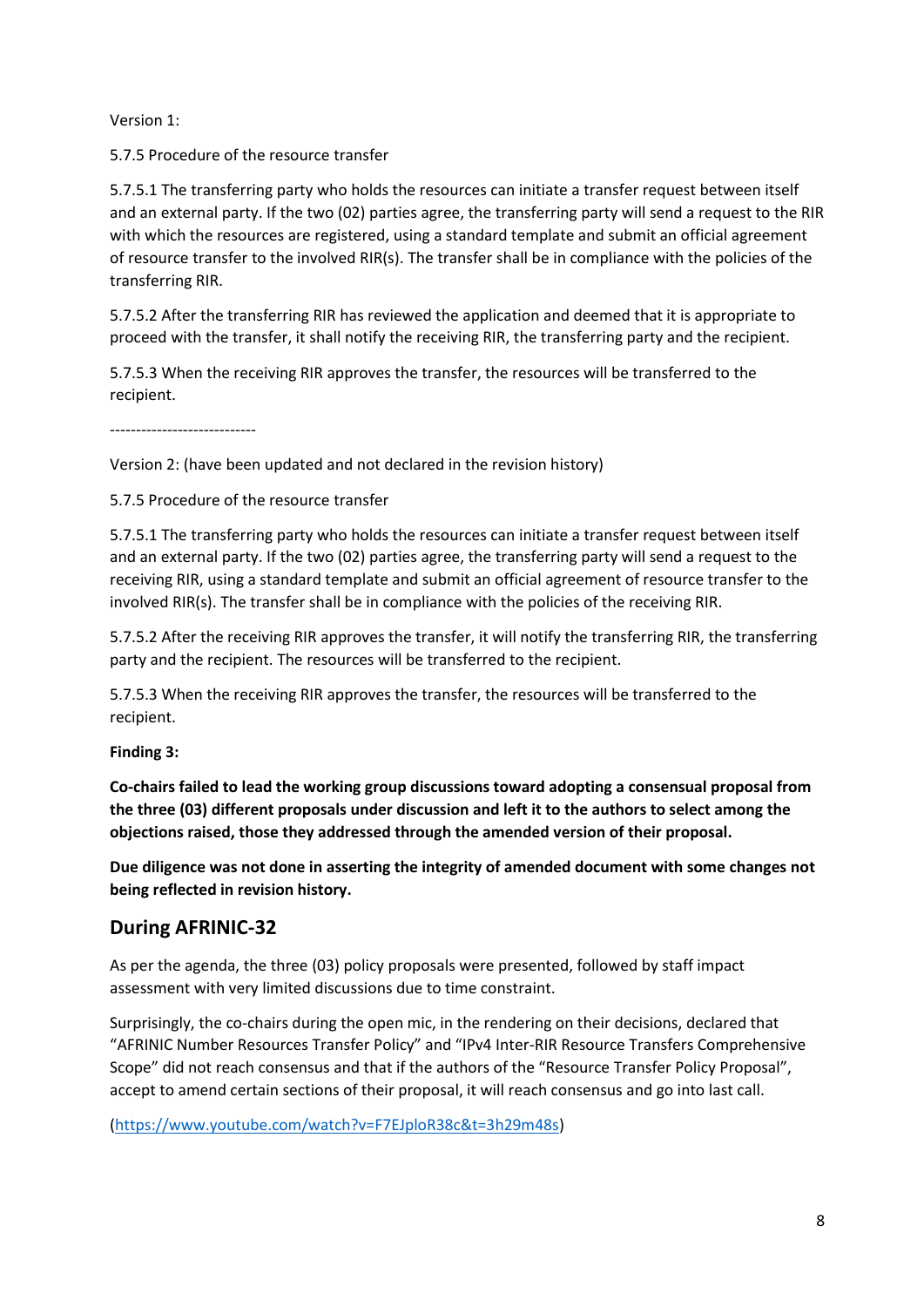Despite all the protests and calls to reconsider this decision, expressed even during the board open mic, the cochairs confirmed their decision on the mailing list on 21st September [\(https://lists.afrinic.net/pipermail/rpd/2020/011372.html\)](https://lists.afrinic.net/pipermail/rpd/2020/011372.html).

They even overruled staff request to the working group to be allowed to request compatibility check with other RIRs. (None compatibility with ARIN was the main reason against the AFRINIC Number Resources Transfer Policy)

#### **Finding 4:**

**With the three (03) proposals presented again during this meeting, many of the unaddressed objections and new ones raised during the little discussions allowed, were not addressed. The issues from the staff impact assessment were not considered and addressed.**

**By ignoring this situation and calling consensus on one proposal pending acceptance by the authors of co-chairs proposed amendments, the co-chairs usurped working group prerogative and erred with the rough consensus approach.**

**Also, they showed bias and unfairness regarding the two (02) other proposals, to the detriment of the working group and the community.**

## **Post AFRINIC-32**

In their message of  $21^{st}$  September, co-chairs started the last call on the policy proposals without specifying the duration of the last call and the draft policy document submitted to the last call; this in the clear violation of section 3.4.3 of the PDP.

Co-chairs in response to the several calls for them to reconsider their decision, did not deny the facts that many objections were not addressed and only claimed that they have come up with the best solution for the region based on openness, transparency and fairness, and have not broken any section of the CPM and rather upheld what the CPM. 3.2.3 of the CPM says:

#### **"**3.2.3 Fairness

The policies are to ensure fair distribution of resources and facilitating the operation of the Internet. Actions are taken within a reasonable period of time.

3.4.2 .... The Chair(s) determine(s) whether rough consensus has been achieved during the Public Policy Meeting**"**.

See threa[d https://lists.afrinic.net/pipermail/rpd/2020/011415.html](https://lists.afrinic.net/pipermail/rpd/2020/011415.html)

The authors submitted the version 3 of the policy proposal on the 23rd September, two (02) days later.

<https://lists.afrinic.net/pipermail/rpd/2020/011422.html>

The revision history indicates update of sections 5.7.3.2, and 5.7.4.3. The new versions read:

5.7.3.2 Source entities are not eligible to receive any further IPv4 allocations or assignments from AFRINIC for 12 months period after a transfer is approved.

5.7.4.3 Transferred legacy resources will still be regarded as legacy resources.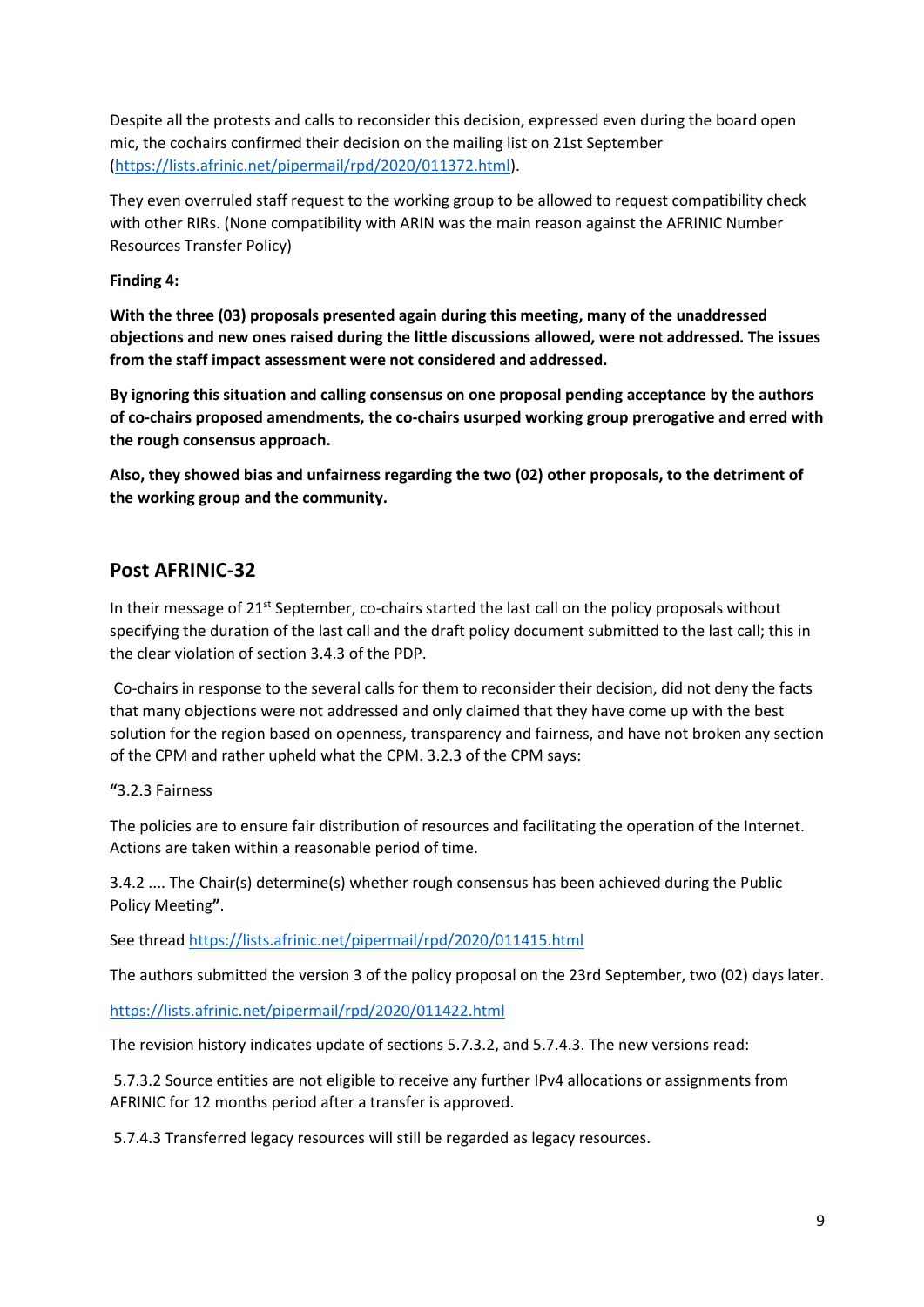The co-chairs acknowledged receipt of the new version as below:

*"Dear Taiwo, Thanks for sending the update. We shall go through it, check for reciprocity and let you know. @ Madhivi, Please can you help check? Thank Co- Chair PDWG"* <https://lists.afrinic.net/pipermail/rpd/2020/011423.html>

The version 3 of the proposal submitted for final review for a two (02) weeks last call generated long series of discussions with issues and objections. See thread <https://lists.afrinic.net/pipermail/rpd/2020/011423.htm>

On the 4th of October, and in the middle of ongoing discussions on the version 3, the authors submitted a new version with the following introduction text:

*"Dear all,*

*We appreciate the concerns and points raised by the community. We have heard the statements and we have made adjustments accordingly to the proposal per the community's feedbacks.*

*Attached herewith is the newest and updated version of the proposal for the community's further discussion. We hope to have completely allayed the fears and concerns of the community with this version.*

*However, based on regulations, this is still subject to the co-chair's approval to be used as the final version to pass the last call.*

*Kind regards.*

*Taiwo"*

<https://lists.afrinic.net/pipermail/rpd/2020/011610.html>

The revision history indicates the following changes:

Date: 3 October, 2020

Section 5.7.3.1, 5.7.3.2, 5.7.4.1 and 5.7.5 have been updated.

• Section 5.7.5 has been completely removed and not updated

Changes to sections 5.7.3.1, 5.7.3.2, 5.7.4.1 are significant changes as they do impact the conditions on the source and impose some restrictions on transferred resources.

Three (03) days later, co-chairs ended the last call and declared and I quote that "based on feedback received from the community and the editorial changes made by authors to address community concerns, the consensus decision from AFRINIC-32 is still maintained". <https://lists.afrinic.net/pipermail/rpd/2020/011630.html>

By doing so, co-chairs:

- Did not take into consideration the call for further discussions from the authors
- Did not wait for the staff feedback on their own request for reciprocity check with other RIR on which staff provided responses from ARIN and APNIC on the 9<sup>th</sup> October.

<https://lists.afrinic.net/pipermail/rpd/2020/011712.html>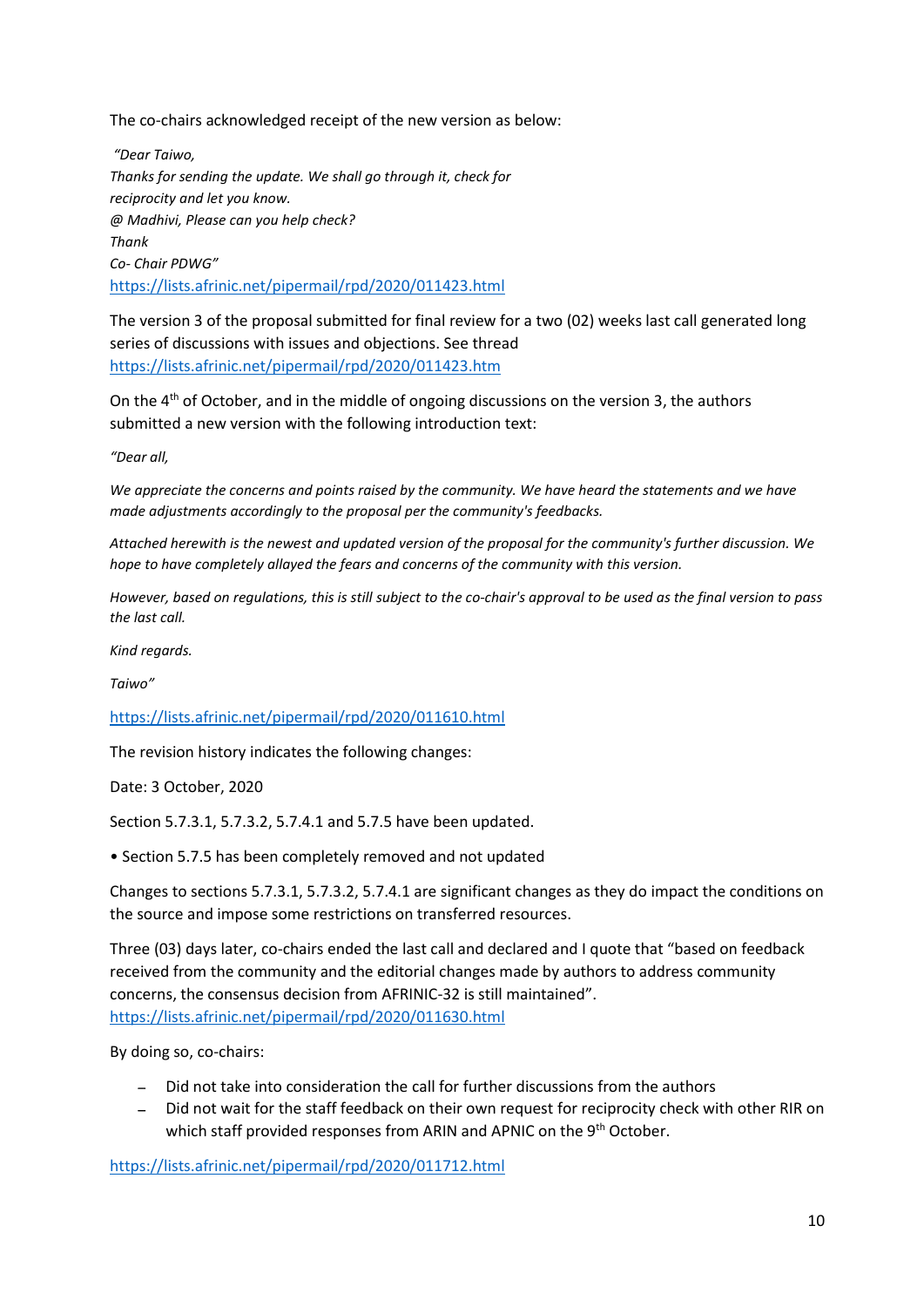The update from version 03 to version 04, clearly indicates that version 03, subject of the last call was found with many unaddressed objections and has failed the last call's review.

As stated above, the changes from version 03 to version 04 are not editorial changes and unclear what working group discussions triggered the changes.

The co-chairs failed to prove that the changes were editorial changes despite several enquiries to them in this regard. See thread<https://lists.afrinic.net/pipermail/rpd/2020/011630.html>

The PDP at section 3.4.3 (last call) did not have provision for changes in last call. Even though it is in accepted principle in working group procedures that editorial changes are allowed during last call, they are done through consensus.

#### **Finding 5:**

**The co-chairs violated PDP provisions by starting a last call without submitting the document to be reviewed and the duration of the last call, but also accepting substantial changes as editorial changes to document in the last call. The co-chairs overruled staff requests to provide assessment report from other RIRs**

## Appreciation of the facts

**Considering** that PDP section 3.3. states "The Policy Development Working Group has two (02) Chairs to perform its administrative functions". This means the management of the PDWG, the PPM, the RPD list and determine consensus,

**Considering** that PDP sections 3.4.2. states "The Chair(s) determine(s) whether rough consensus has been achieved during the Public Policy Meeting",

**Considering** that PDP section 3.4.2 states Public Policy Meeting

The draft policy is placed on the agenda of an open public policy meeting. The agenda of the meeting shall be announced on the Resource Policy Discussion mailing list at least two (02) weeks prior to the meeting. No change can be made to a draft policy within one week of the meeting. This is so that a stable version of the draft policy can be considered at the meeting. The Chair(s) determine(s) whether rough consensus has been achieved during the Public Policy Meeting,

**The PDP gives no right or authority and does not allow co-chairs to determine consensus by imposing or even proposing changes to proposal text as conditions to reach consensus and be move to the "Last Call". Personal changes suggestions from co-chairs shall be done with co-chairs hat-off. Only working group accepted changes are allowed. [Finding 4]**

Furthermore,

Considering that according to RFC 7282, the rough consensus that is globally accepted within the RIR community is the path and not the destination and is defined by a lack of objections that are sustained and unaddressed, by the prevalence of lack of disagreement over agreement in the consensus process.

**Considering** that RFC 7282, in section 5 (consensus is the path not the destination) indicates that the important thing for a chair to do is to "call consensus" in the sense of declaring the consensus; others can always object and say that the chair has gotten the consensus wrong and ask for reconsideration. However, the chair ought to be looking for consensus throughout the discussion, not asking for it at the end,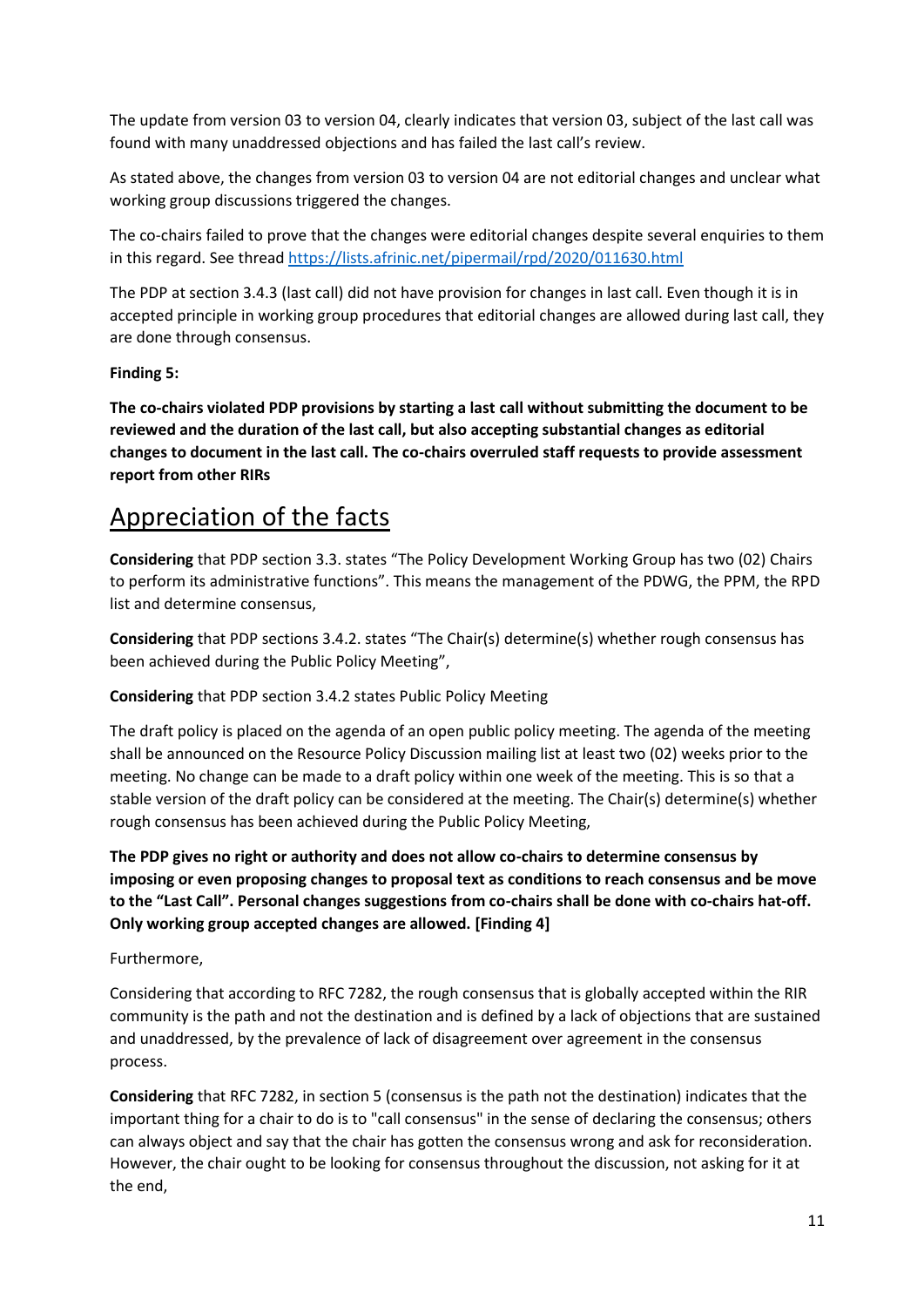**The authors or co-chairs do not have the right or authority to choose which objections are valid and**  invalid and then use that as a basis for choosing which ones they will respond to and address - ALL **objections must be addressed. [Finding 3]**

**Co-chairs should have made sure that all sustained objection are addressed throughout some discussions, clear as much as possible the disagreements and look for the consensus over this discussions, instead declaring the consensus as they did during AFRINIC-32. [Finding 4]**

#### **Therefore, the determination of the consensus by co-chairs, on the "Resource Transfer Policy" version 2.0 at AFRINIC-32 violated the PDP.**

During the last call,

**Considering** that PDP section 3.4.3 states a final review of the draft policy is initiated by the Working Group Chair(s) by sending an announcement to the Resource Policy Discussion mailing list. The Last Call period shall be at least two (02) weeks. The Working Group Chair(s) shall evaluate the feedback received during the Public Policy Meeting and during this period and decide whether consensus has been achieved,

**Considering** that section 8 states ( Review of documents of RFC 2418) ……It is important to note that a Last-Call is intended as a brief, final check with the Internet community, to make sure that no important concerns have been missed or misunderstood. The Last-Call should not serve as a more general, in-depth review……

### **Changes and especially substantial changes or general in-depth review of proposal in last call are not allowed. [Finding 5]**

Furthermore,

**Considering** that co-chairs failed to prove that the changes on the proposal from version 03 to version 04 were editorial changes

#### **Therefore, the confirmation of the consensus by co-chairs, at the end of the last call on version 04 of the proposal also violated the PDP.**

## **Specific issues regarding the proposal being appealed**

Since its inception and throughout the discussion, many important concerns and objections were raised.

The problem being addressed by the proposal has never been accepted and so is the proposed solution.

"Summary of the problem being addressed by this proposal

The current policy fails to support a two-way Inter-RIR policy, there by hindering smooth business operation, development and growth in the region. This proposal aims to establish an efficient and business-friendly mechanism to allow number resources to be transferred from/to other regions. This proposal outlines a model in which AFRINIC can freely transfer number resources to/from other regions, i.e. RIPE NCC, APNIC, ARIN and LACNIC. This includes both IPv4 addresses and AS numbers".

The various AFRINIC impact assessments also point out many of the irrationalities and the implementation challenges this proposal posed.